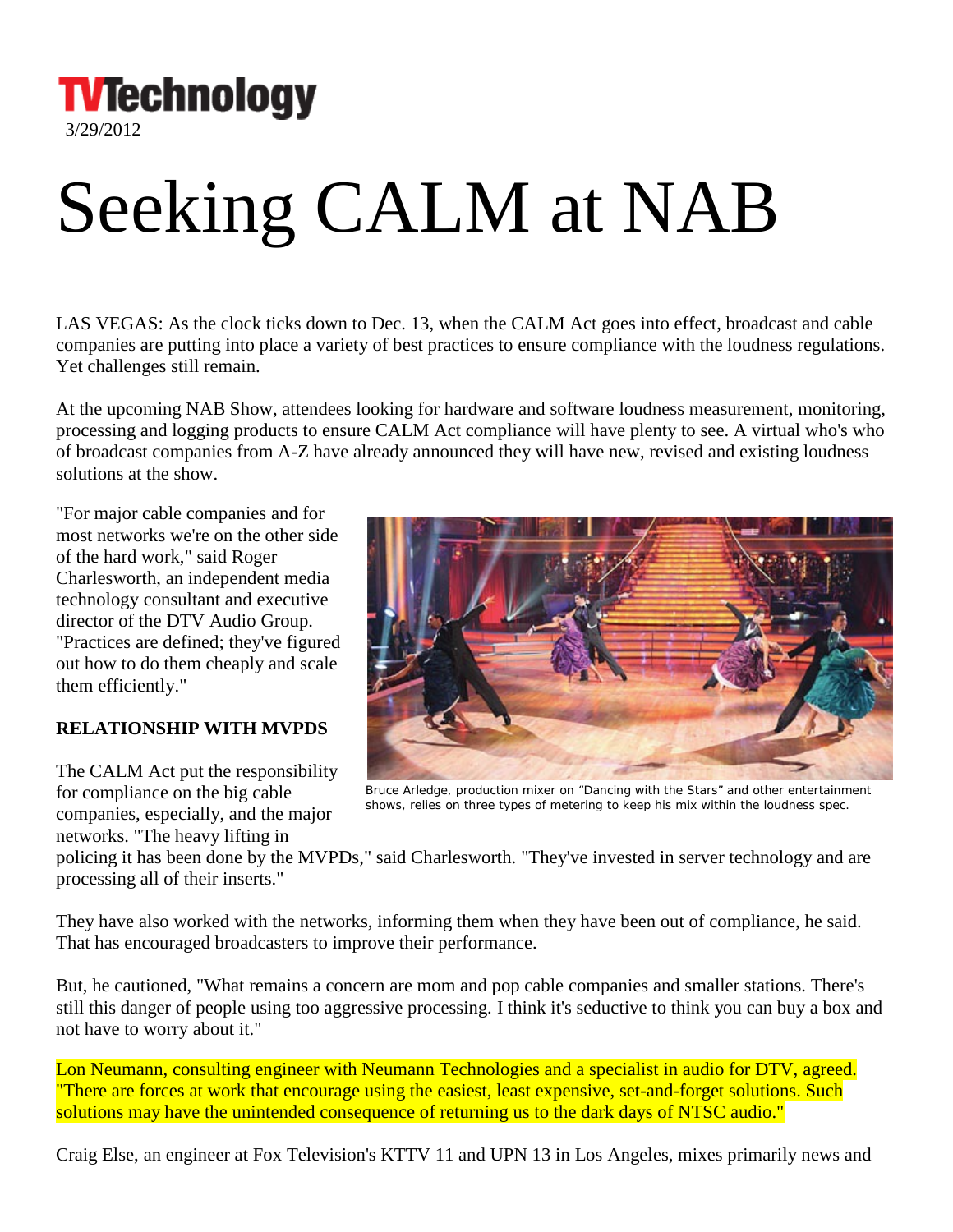entertainment shows. "We do try to [meet a target loudness level]," he said, but noted the difficulty in anticipating a sudden loud noise during a live program.

"I have a compressor on all of those channels at about a 3:1 ratio, really fast. If it goes over that it gets caught, either at master control or at the tower. We have brick-wall limiters at those positions."

That downstream processing can certainly degrade the audio. "If you're mixing a little too hard and you go home and hear the repeat of the show it's pumping and doing all sorts of weird things," Else reported.

Bruce Arledge, production mixer on "Dancing with the Stars" and other entertainment shows, relies on three types of metering—a combination of a Linear Acoustics LQ-1000, VU and Durrough peak meters—to keep his mix within the loudness spec. "I have a network standard I have to adhere to, which for ABC is –24 LKFS," he said.

"I'm very disciplined in my unity gain structure; I'm old school," he commented. But even if the commercials hit –19 or –18 dB in the breaks, he noted, "I can't adjust my mix to that level because then I'm not adhering to the network standards. There's nothing worse than getting those memos on Tuesday after the show: 'Bruce, you hit  $a - 19."$ 

But as Else pointed out, "The [meter] needles can say one thing but your ears can say another." Neumann again could not agree more. He—along with others in the industry—is advocating for standardized monitoring practices in broadcast, similar, if not identical to, cinema practices.

"In the live environment, the mixers will mostly use their ears with just occasional glances at the loudness meter to confirm they're on target," he said. Monitoring is key here, he said: "The benefits of standardizing the monitoring environment have been well demonstrated in cinema. It needs to be the same in broadcast."

That is especially true for movies played on television, he continued. "It's not enough to simply send the theatrical mix to air. Ideally, the program should be mixed specifically for TV. If not that, at a minimum, it should at least be remastered for TV."

## **TWO APPROACHES**

But there are fundamental problems underlying attempts to manage loudness, according to Neumann, due to differing opinions, codified in various recommended practices, regarding exactly how loudness should be measured.

"[T]wo distinctly different approaches to the general problem of loudness management in DTV are in practice in the world—the North American approach and the European approach," he said. "There has been the explicit precept that the metadata parameter known as dialnorm must tell the truth about the level of the dialogue" in the ATSC's approach, he said. But in Europe, audio is not necessarily encoded as AC-3—Thus has no associated metadata—and loudness measurements average the entire soundtrack, not just dialog.

Annexes J and K to the ATSC A/85 Recommended Practice further confuse matters. "For long form [programs], the task is still to measure the loudness of dialogue as the Anchor Element," said Neumann. "For short form, the task is to average the measurement of all content for the duration."

Dolby Labs and others have proposed an elegant solution, centered on Dolby's proven and well-liked Dialogue